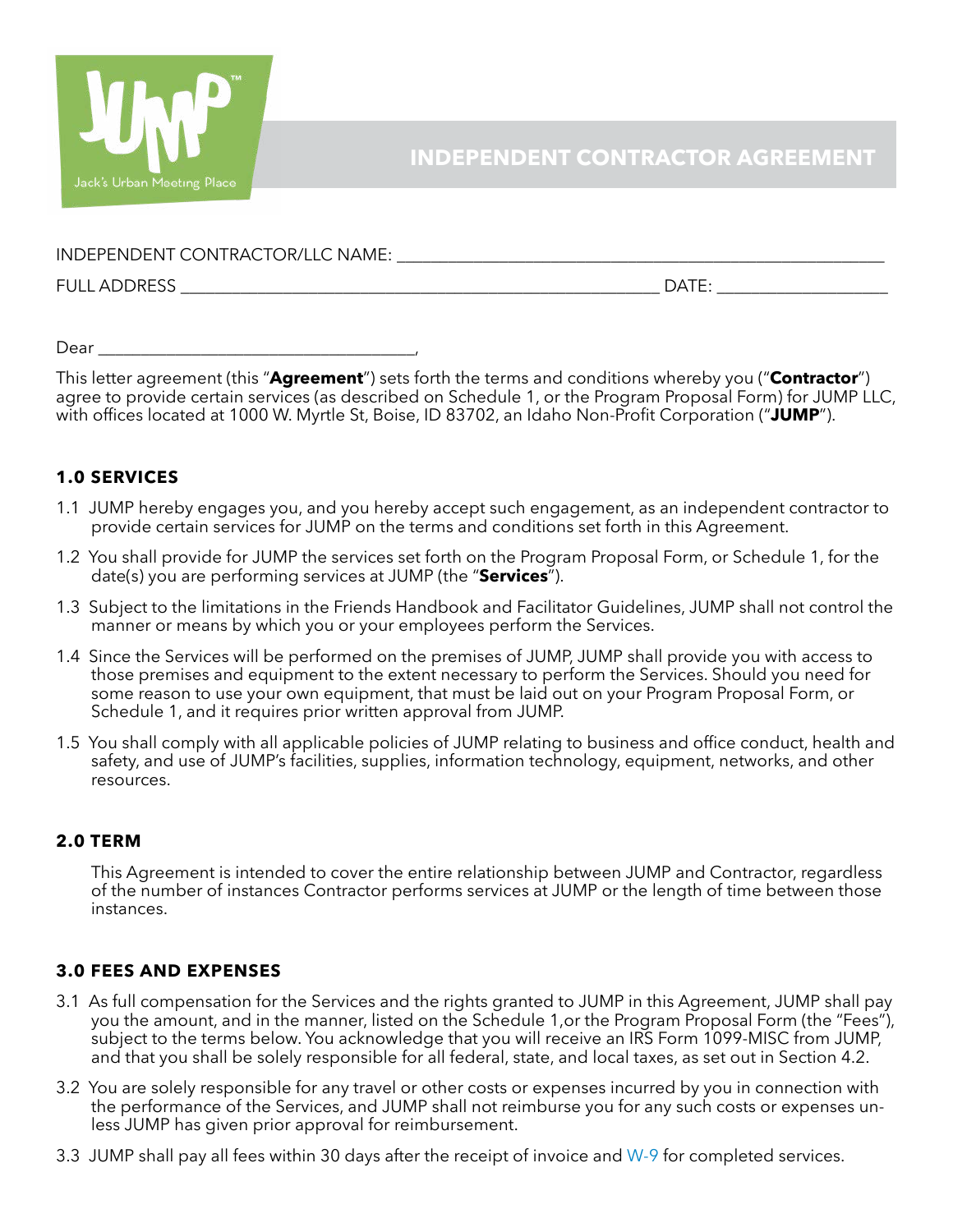

# **4.0 RELATIONSHIP OF THE PARTIES**

- 4.1 You are an independent contractor of JUMP, and this Agreement shall not be construed to create any association, partnership, joint venture, employee, or agency relationship between you and JUMP for any purpose. You have no authority (and shall not hold yourself out as having authority) to bind JUMP and you shall not make any agreements or representations on JUMP's behalf without JUMP's prior written consent.
- 4.2 Without limiting **Section 4.1**, you and any of your employees will not be eligible to participate in any vacation, group medical or life insurance, disability, profit sharing or retirement benefits, or any other fringe benefits or benefit plans offered by JUMP to its employees, and JUMP will not be responsible for withholding or paying any income, payroll, Social Security, or other federal, state, or local taxes, making any insurance contributions, including for unemployment or disability, or obtaining worker's compensation insurance on your behalf. You shall be responsible for, and shall indemnify JUMP against, all such taxes or contributions, including penalties and interest. Any persons employed or engaged by you in connection with the performance of the Services shall be your employees or contractors and you shall be fully responsible for them and indemnify JUMP against any claims made by or on behalf of any such employee or contractor.

## **5.0 CONFIDENTIALITY**

- 5.1 You acknowledge that you will have access to information that is treated as confidential and proprietary by JUMP, including, without limitation, the existence and terms of this Agreement, trade secrets, technology, and information pertaining to business operations and strategies, customers, pricing, marketing, finances, sourcing, personnel, or operations of JUMP, its affiliates, or its suppliers or customers, in each case whether spoken, written, printed, electronic, or in any other form or medium (collectively, the "Confidential Information.") Any Confidential Information that you develop in connection with the Services, shall be subject to the terms and conditions of this clause. You agree to treat all **Confidential Information** as strictly confidential, not to disclose Confidential Information or permit it to be disclosed, in whole or part, to any third party without the prior written consent of JUMP in each instance, and not to use any Confidential Information for any purpose except as required in the performance of the Services. You shall notify JUMP immediately in the event you become aware of any loss or disclosure of any Confidential Information.
- 5.2 Confidential Information shall not include information that:

**(a)** is or becomes generally available to the public other than through your breach of this Agreement; or

**(b)** is communicated to you by a third party that had no confidentiality obligations with respect to such information.

5.3 Nothing herein shall be construed to prevent disclosure of Confidential Information as may be required by applicable law or regulation, or pursuant to the valid order of a court of competent jurisdiction or an authorized government agency, provided that the disclosure does not exceed the extent of disclosure required by such law, regulation, or order. You agree to provide written notice of any such order to a Director of JUMP within 5 days of receiving such order, but in any event sufficiently in advance of making any disclosure to permit JUMP to contest the order or seek confidentiality protections, as determined in JUMP's sole discretion.

## **6.0 REPRESENTATIONS AND WARRANTIES**

6.1 You represent and warrant to JUMP that:

**(a)** you have the right to enter into this Agreement, to grant the rights granted herein and to perform fully all of your obligations in this Agreement;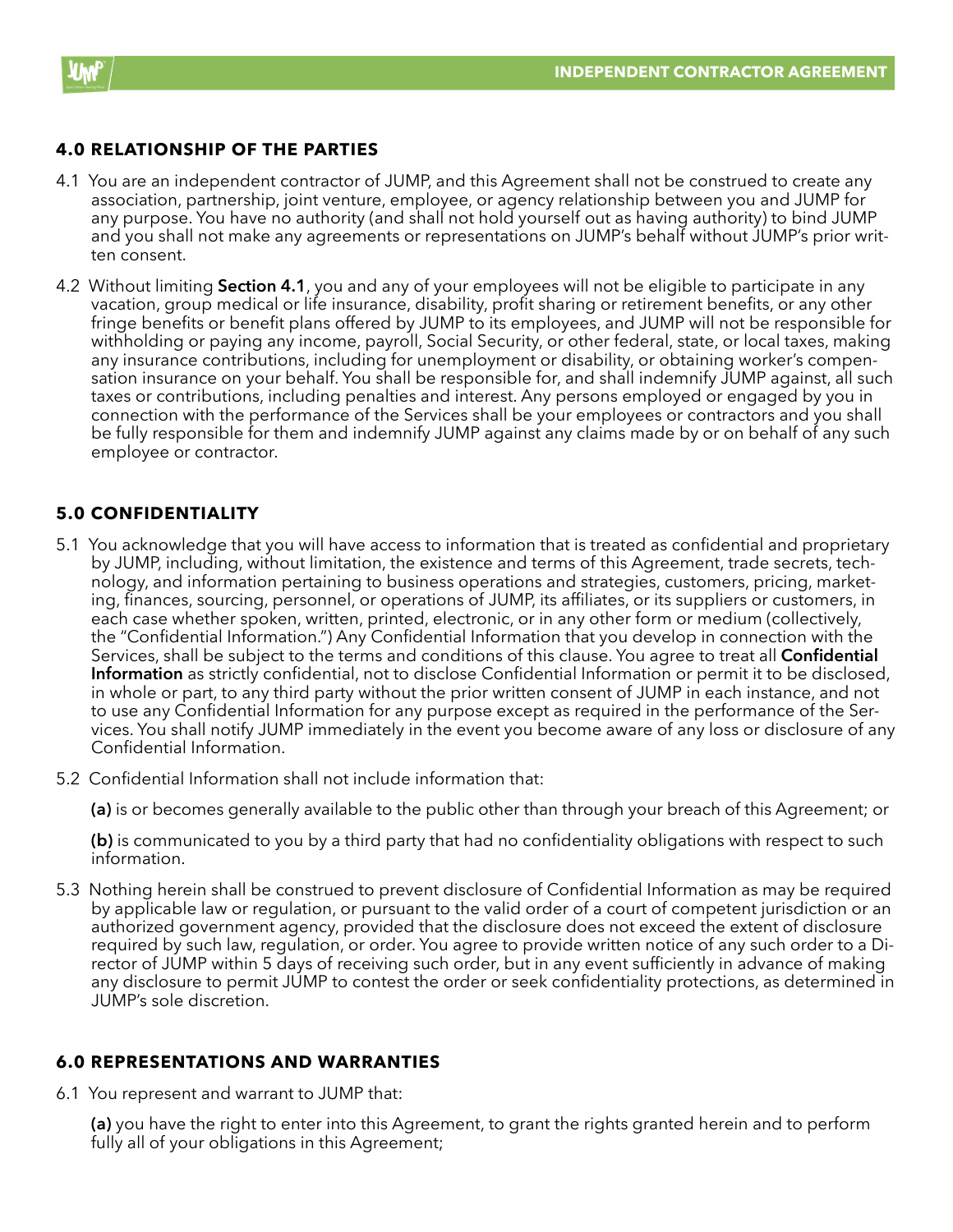

**(b)** your entering into this Agreement with JUMP and your performance of the Services do not and will not conflict with or result in any breach or default under any other agreement to which you are subject;

**(c)** you have the required skill, experience, and qualifications to perform the Services, you shall perform the Services in a professional and workmanlike manner in accordance with generally recognized industry standards for similar services and you shall devote sufficient resources to ensure that the Services are performed in a timely and reliable manner;

**(d)** you shall perform the Services in compliance with all applicable federal, state, and local laws and regulations;

**(e)** all Deliverables are and shall be your original work (except for material in the public domain or provided by JUMP) and do not and will not violate or infringe upon the intellectual property right or any other right whatsoever of any person, firm, corporation, or other entity;

**(f)** you have not been convicted of or pled guilty to any crime that would prevent you from performing Services at JUMP.

6.2 JUMP hereby represents and warrants to you that:

**(a)** it has the full right, power, and authority to enter into this Agreement and to perform its obligations hereunder.

## **7.0 INDEMNIFICATION**

7.1 You shall defend, indemnify, and hold harmless JUMP and its affiliates and their officers, directors, employees, agents, successors, and assigns from and against all losses, damages, liabilities, deficiencies, actions, judgments, interest, awards, penalties, fines, costs, or expenses of whatever kind (including reasonable attorneys' fees) arising out of or resulting from:

**(a)** bodily injury, death of any person, or damage to real or tangible, personal property resulting from your acts or omissions; and

**(b)** your breach of any representation, warranty, or obligation under this Agreement.

7.2 JUMP may satisfy such indemnity (in whole or in part) by way of deduction from any payment due to you.

#### **8.0 INSURANCE**

During the Term, you shall maintain in force adequate workers' compensation, commercial general liability, errors and omissions, and other forms of insurance, in each case with insurers reasonably acceptable to JUMP, with policy limits sufficient to protect and indemnify JUMP and its affiliates, and each of their officers, directors, agents, employees, subsidiaries, partners, members, controlling persons, and successors and assigns, from any losses resulting from your conduct, acts, or omissions or the conduct, acts, or omissions of your agents, contractors, servants, or employees. JUMP, LLC & OSL Depot Condominium Management Association shall be listed as additional insured under such policy, and you shall forward a certificate of insurance verifying such insurance prior to performing any Services at JUMP, which certificate will indicate that such insurance policies may not be canceled before the expiration of a 30 day notification period and that JUMP will be immediately notified in writing of any such notice of termination. Whether the amount is sufficient to protect and indemnify JUMP and its affiliates shall be determined in JUMP's sole discretion. Exceptions to the insurance requirements above will only be made with the express prior written approval of JUMP.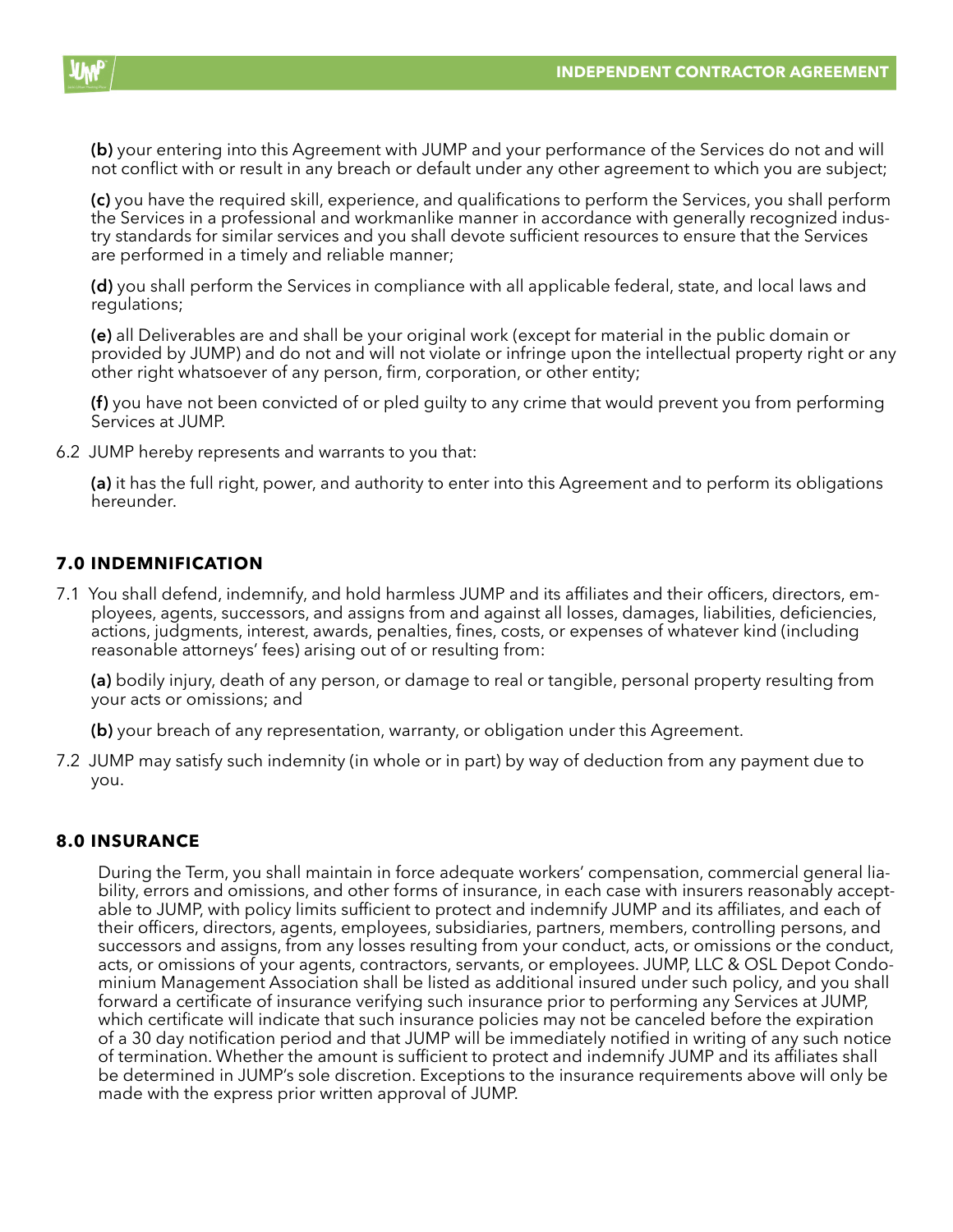

## **9.0 RISK OF LOSS AND LIABILITY**

- 9.1 The Contractor is solely liable for, and shall indemnify, defend and hold JUMP and its affiliates and their officers, directors, employees, agents, successors, and assigns harmless against any and all costs and damage incurred by JUMP and any and all damage to persons or property, in either case caused by or resulting from any negligent act or omission or any reckless or intentional misconduct on the part of the Contractor or Contractor's employees, representative, or agents arising out of the Services or Contractor's use of the premises. JUMP will not be responsible or otherwise financially liable for any accident, theft, vandalism or damage to the Contractor's belongings from any cause. JUMP may satisfy such indemnity (in whole or in part) by way of deduction from any payment due to you.
- 9.2 JUMP will not be responsible for any injury, loss, or damage that may occur to the Contractor or Contractor's employee's, representatives, agents, or their property and Contractor shall indemnify and defend JUMP against any action or claim made against JUMP. JUMP does not maintain insurance covering the Contractor, Contractor's employees or agents, or property. Contractor is solely responsible to obtain any insurance necessary for covering such losses.

#### **10.0 TERMINATION**

- 10.1 As this Agreement is blanket in nature and covers the entire relationship between JUMP and Contractor, there is no need to terminate the Agreement. JUMP has the right to refuse Services from Contractor at any time and Contractor has the right to refuse to perform Services at JUMP at any time.
- 10.2 The terms and conditions of this clause and **Section 4, Section 5, Section 6, Section 7, Section 10, Section 11,** and **Section 12** shall survive beyond the date that Contractor last performs Services for JUMP.

#### **11.0 OTHER BUSINESS ACTIVITIES**

As an independent contractor, you are free to be engaged or employed in any other business, trade, profession, or other activity during the time period in which you are performing Services for JUMP, whether or not that activity directly competes with JUMP.

#### **12.0 ASSIGNMENT**

You shall not assign any rights, or delegate or subcontract any obligations, under this Agreement without JUMP's prior consent. Any subcontractors will be required to comply with Contractor's obligations under this Agreement and Contractor agrees to indemnify and hold harmless JUMP from any claim arising out of or related to acts or omissions made by those subcontractors. Any assignment in violation of the foregoing shall be deemed null and void. JUMP may freely assign its rights and obligations under this Agreement at any time. Subject to the limits on assignment stated above, this Agreement will inure to the benefit of, be binding on, and be enforceable against each of the parties hereto and their respective successors and assigns.

## **13.0 MISCELLANEOUS**

13.1 This Agreement, together with any other documents incorporated herein by reference, including the Program Proposal Form, (or Schedule 1) Facilitator Guidelines, and Facilitator Handbook and related exhibits and schedules, constitutes the sole and entire agreement of the parties to this Agreement with respect to the subject matter contained herein, and supersedes all prior and contemporaneous understandings, agreements, representations, and warranties, both written and oral, with respect to such subject matter.